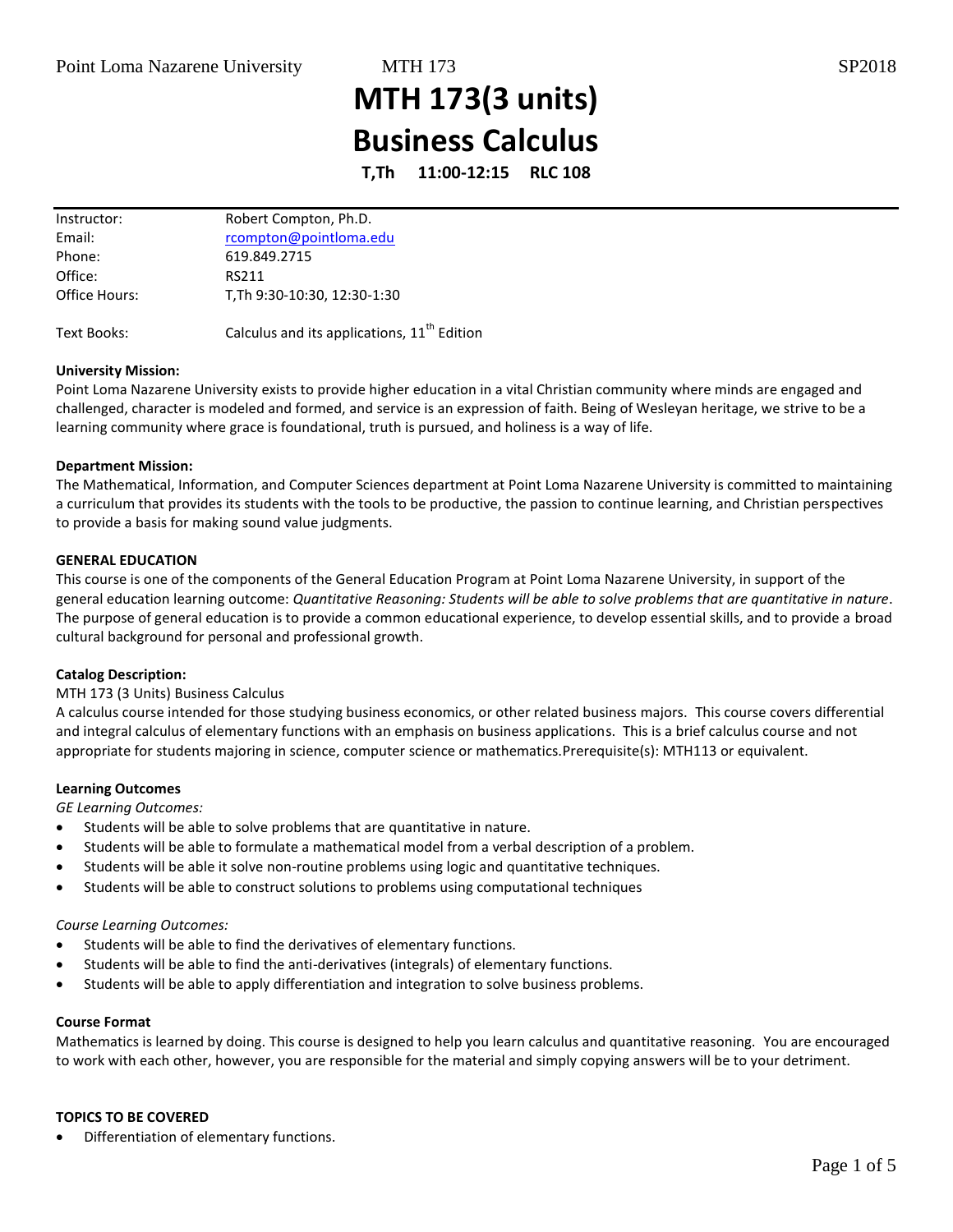- Integration of elementary functions.
- Marginal analysis.
- Optimization.
- Price, demand and revenue.
- Elasticity of demand.
- Consumer and producer surplus.
- Revenue, cost, and profit.

# **Homework:**

Homework will be assigned most days in class and will always be due the next class period. A complete list of pfoblems is at the end of this document. No late work will be accepted, however the lowest two homework scores will be dropped when computing your final grades.

# **Examinations and the Final Examination:**

There will be two Mid-Semester Examinations and a comprehensive Final Examination on **Monday December 11, 2017 7:30-10:00 AM for Sec. 1** or **Wednesday December 13, 2017 7:30-10:00 AM for Sec. 2**. Both Mid-Semester Examinations and the Final Examination will include problems and questions over material assigned in the text, readings and handouts, as well as material presented in class. The examination schedule is included in the daily schedule. The instructor will not accept excuses such as poor communication with parents, benefactors, surf team sponsors and/or travel agents. No examination shall be missed without a welldocumented emergency beyond your control. A missed examination without the proper documentation will receive a zero.

#### **Grade Components:**

| <b>Grade Component</b>       | <b>Percent</b> |  |
|------------------------------|----------------|--|
| Two Examinations at 25% each | 50             |  |
| Final Exam                   | 30             |  |
| Written Homework             | 20             |  |
| Total                        | 100            |  |

# **Grading Scale:**

Final grades will be computed using the weighting above.Approximate minimal percentages required to obtain a given grade are:

| Grading Scale in percentages | A |                                                                                       |  |
|------------------------------|---|---------------------------------------------------------------------------------------|--|
|                              |   | $\vert$ (87.5, 90.0) $\vert$ (77.5, 80.0) $\vert$ (67.5, 70.0) $\vert$                |  |
|                              |   | $\mid$ [92.5, 100] $\mid$ [82.5, 87.5] $\mid$ [72.5, 77.5] $\mid$ [62.5, 67.5] $\mid$ |  |
|                              |   | $[90.0, 92.5]$ $[80.0, 82.5]$ $[70.0, 72.5]$ $[60.0, 62.5]$                           |  |

#### **Attendance:**

Attendance is expected at each class session. In the event of an absence you are responsible for the material covered in class and the assignments given that day.

Regular and punctual attendance at all classes is considered essential to optimum academic achievement. If the student is absent from more than 10 percent of class meetings, the faculty member can file a written report which may result in de-enrollment. If the absences exceed 20 percent, the student may be de-enrolled without notice until the university drop date or, after that date, receive the appropriate grade for their work and participation.

Se[ehttp://catalog.pointloma.edu/content.php?catoid=24&navoid=1581#Class\\_Attendance](http://catalog.pointloma.edu/content.php?catoid=24&navoid=1581#Class_Attendance) in the Undergraduate Academic Catalog.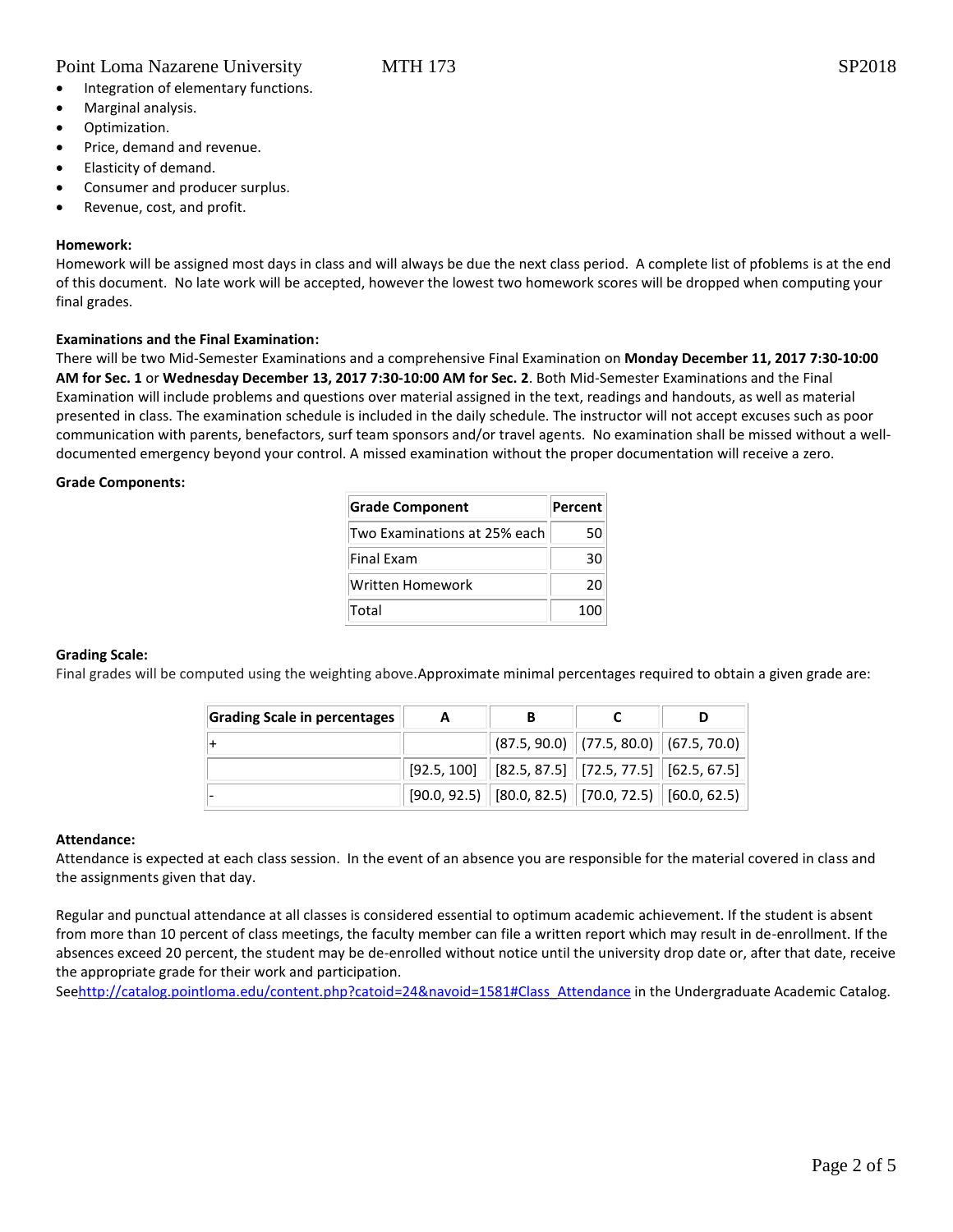# **Class Enrollment:**

It is the student's responsibility to maintain his/her class schedule. Should the need arise to drop this course (personal emergencies, poor performance, etc.), the student has the responsibility to follow through (provided the drop date meets the stated calendar deadline established by the university), not the instructor. Simply ceasing to attend this course or failing to follow through to arrange for a change of registration (drop/add) may easily result in a grade of F on the official transcript.

## **Academic Accommodations:**

If you have a diagnosed disability, please contact PLNU's Disability Resource Center (DRC) within the first two weeks of class to demonstrate need and to register for accommodation by phone at 619-849-2486 or by e-mail a[t DRC@pointloma.edu.](mailto:DRC@pointloma.edu) See [Disability](http://www.pointloma.edu/experience/offices/administrative-offices/academic-advising-office/disability-resource-center)  [Resource Center](http://www.pointloma.edu/experience/offices/administrative-offices/academic-advising-office/disability-resource-center) for additional information. For more details see the PLNU catalog:

[http://catalog.pointloma.edu/content.php?catoid=24&navoid=1581#Academic\\_Accommodations](http://catalog.pointloma.edu/content.php?catoid=24&navoid=1581#Academic_Accommodations)

Students with learning disabilities who may need accommodations should discuss options with the instructor during the first two weeks of class.

# **Academic Honesty:**

Students should demonstrate academic honesty by doing original work and by giving appropriate credit to the ideas of others. Academic dishonesty is the act of presenting information, ideas, and/or concepts as one's own when in reality they are the results of another person's creativity and effort. A faculty member who believes a situation involving academic dishonesty has been detected may assign a failing grade for that assignment or examination, or, depending on the seriousness of the offense, for the course. Faculty should follow and students may appeal using the procedure in the university Catalog. See [http://catalog.pointloma.edu/content.php?catoid=24&navoid=1581#Academic\\_Honestyf](http://catalog.pointloma.edu/content.php?catoid=24&navoid=1581#Academic_Honesty)or definitions of kinds of academic dishonesty and for further policy information.

### **Copyright Protected Materials:**

Point Loma Nazarene University, as a non-profit educational institution, is entitled by law to use materials protected by the US Copyright Act for classroom education. Any use of those materials outside the class may violate the law.

# **Credit Hour:**

In the interest of providing sufficient time to accomplish the stated course learning outcomes, this class meets the PLNU credit hour policy for a 3 unit class delivered over 15 weeks. Specific details about how the class meets the credit hour requirements can be provided upon request.

# **Final Exam:**

# **10:30-1:00 on Thursday May 3, 2018**

The final exam date and time is set by the university at the beginning of the semester and may not be changed by the instructor. This schedule can be found on the university website and in the course calendar. No requests for early examinations will be approved. Only in the case that a student is required to take three exams during the same day of finals week, is an instructor authorized to consider changing the exam date and time for that particular student.

#### **The Final Exam is a Comprehensive Examination.**

**Cell Phones:** Turn off any cell phone, pager or things that make noise while you are in class. Also, do not text or work on other classes while in class -to do so is disrespectful to me and your classmates.

**General Advice:** The key to success in this class is to attend lectures regularly and do your homework. You learn mathematics by doing it yourself. You should expect to spend approximately two hours outside of class working on homework and going over concepts for every one hour in class. When doing your homework, please note it is normal to not be able to do every problem correctly on the first attempt. Do not be discouraged, instead, seek help.

# **Sources of Help:**

- 1. Me. If you have questions, ask me. See office hours.
- 2. FREE TUTORING: Math Learning Center, RS-230. Hours are posted on the door.
- 3. Other classmates. Form study groups! Work together!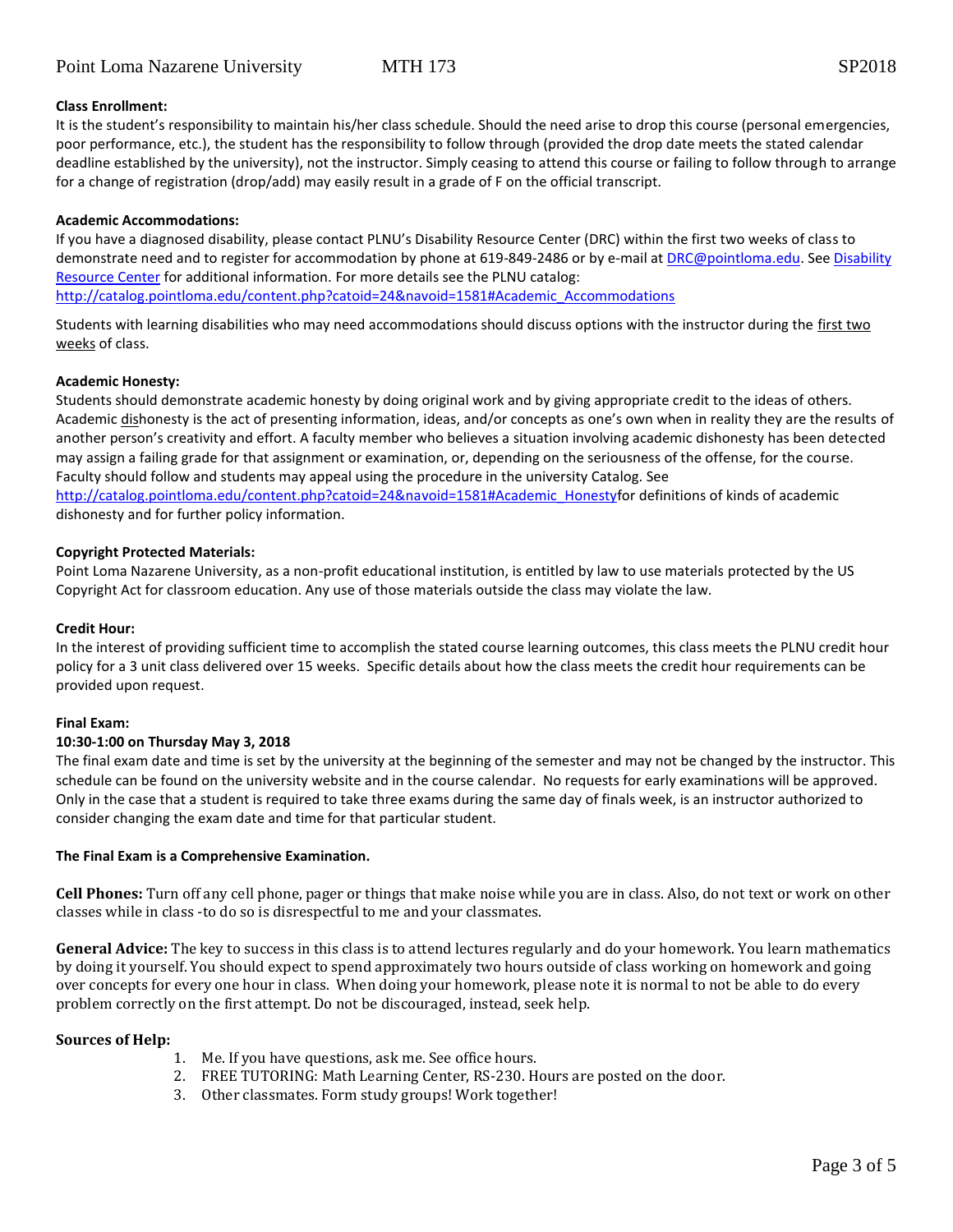# **Daily Schedule**

| <b>Tuesday</b> |                                             |          | <b>Thursday</b>                     |  |  |
|----------------|---------------------------------------------|----------|-------------------------------------|--|--|
| 1/9/2018       |                                             | 1/11     | R.1, R.2, R.3                       |  |  |
|                | No Class                                    |          | <b>Review of Precalculus</b>        |  |  |
| 1/16           | <b>Review of Precalculus</b>                | 1/18     | 1.1                                 |  |  |
|                | R.4, R.5                                    |          | Limits: numerically and graphically |  |  |
| 1/23           | 1.2, 1.3                                    | 1/25     | 1.3, 1.4                            |  |  |
|                | Average rates of change                     |          | Differentiation using limits        |  |  |
| 1/30           | 1.5, 1.6                                    | 2/1      | 1.6, 1.7                            |  |  |
|                | Some derivative rules                       |          | The chain rule                      |  |  |
| 2/6            | 2.1, 2.2                                    | 2/8      | 2.2, 2.4                            |  |  |
|                | derivative: max and min                     |          | Derivatives absoulte min and max    |  |  |
| 2/13           | 2.5, 2.6                                    | 2/15     | 2.6, 2.7                            |  |  |
|                | Maximum -minimum: business and<br>economics |          | Marginals and differential          |  |  |
| 2/20           |                                             | 2/25     |                                     |  |  |
|                | <b>Review for Exam 1</b>                    |          | Exam 1                              |  |  |
| 2/27           | 2.8, 3.1                                    | 3/1      | 3.2                                 |  |  |
|                | <b>Exponential functions</b>                |          | Logarithmic functions               |  |  |
| 3/13           | 3.3, 3.4                                    | 3/15     | 3.5                                 |  |  |
|                | Decay                                       |          | <b>Other Derivatives</b>            |  |  |
| 3/20           | 3.6                                         | 3/22     | 4.1, 4.2                            |  |  |
|                | Amortization                                |          | Antidifferentiation                 |  |  |
| 3/27           | 4.2, 4.3                                    | 3/29     |                                     |  |  |
|                | Antiderivatives as areas                    |          | <b>Easter Break (No Classes)</b>    |  |  |
| 4/3            | 4.3                                         | 4/5      |                                     |  |  |
|                | Area and definite integrals                 |          | <b>Review for Exam 2</b>            |  |  |
| 4/10           |                                             | 4/12     | 4.4                                 |  |  |
|                | Exam 2                                      |          | Properties of integrals             |  |  |
| 11/28/2017     | 4.5                                         | 4/19     | 4.6                                 |  |  |
|                | Integration by substitution                 |          | Integration by parts                |  |  |
| 12/5/2017      | 5.1                                         | 4/26     |                                     |  |  |
|                | Consumer-producer surplus                   |          | Review                              |  |  |
|                |                                             | 5/3/2017 |                                     |  |  |
|                |                                             |          | Final 11:00-12:15                   |  |  |